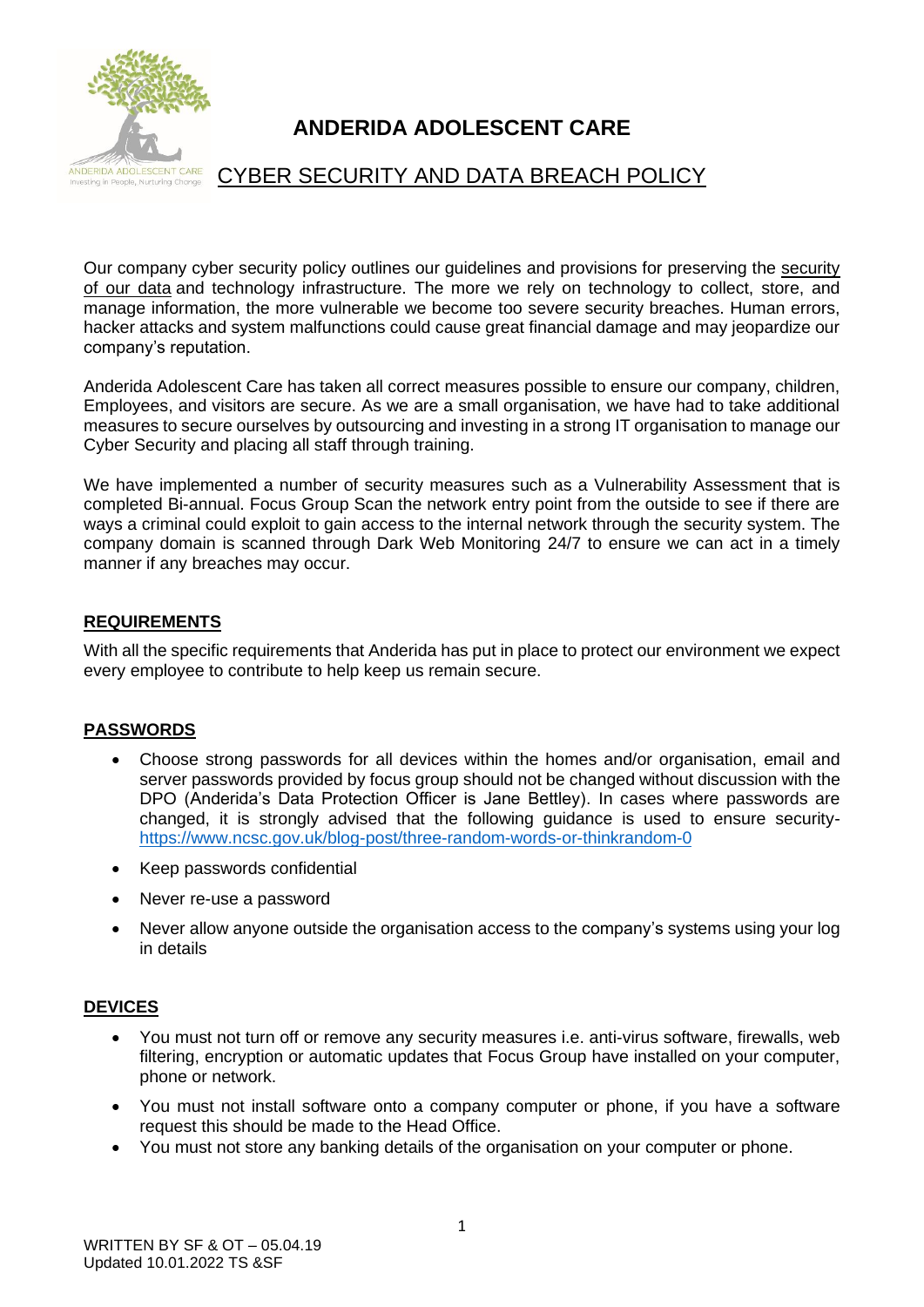## **EMAIL SAFETY –** If you suspect that an email could be a scam:

Anderida have invested in office 365 Advanced threat protection. These are policies that are used to protect the organisation. All staff with an office 365 account provided to them by Focus Group, these accounts are monitored and protected with the below policies.

- **Anti-Phishing** This policy protects users from Phishing attacks which are commonly known as emails sent impersonating a user of high standing in the business such as the CEO, Managers, or Financial Staff, etc. Any emails found in breach of this policy will be marked as junk automatically by Focus Group.
- **Safe attachments –** This policy protects the organisation from Potentially harmful attachments. Potentially harmful attachments will result in a replacement which will remove the attachment from the email before delivering it to the end-user advising that the attachment was removed. Attachments removed in this way can be later released by an admin/ Focus Group.
- **Safe links –** This policy protects our users from opening potentially unsafe links. This policy will scan all links in emails and rewrite them as a safe link for the user to click on. Users will be notified that their link has been re-written.
- **Antispam –** This policy will block messages based on a number of factors including the sending domain's mail reputation as well as the email's contents, etc. This policy will take action on any email with a spam score of 7 or higher. All potential spam items will be sent to the user's junk folder, prepending the subject line with additional text such as "[POTENTIAL SPAM]",
- If you think you may have compromised the safety of the home's bank details and/or have lost money due to fraudulent misuse of the debit card, you should immediately contact Head Office so that Jane can report it to the bank and cancel the card.

**NB** Please note – all debit cards are in Jane's name, any dealings with the bank or police need to be carried out by Jane.

*Sourced from actionfraud.police.uk*

## **INTERNET SAFETY**

It is important to be wary of malicious, criminal or inappropriate websites, especially when using devices belonging to Anderida:

- Check for presence of an address, phone number and/or email contact often indications that the website is genuine. If in doubt, send an email or call to establish authenticity.
- Check that the website's address seems to be genuine by looking for subtle misspellings, extra words, characters or numbers or a completely different name from that you would expect the business to have.
- Roll your mouse pointer over a link to reveal its true destination, displayed in the bottom left corner of your browser. Beware if this is different from what is displayed in the text of the link from either another website or an email.
- If there is NO padlock in the browser window or 'https://' (which signifies that it is a secure link), do not enter personal or company information on the site.
- Websites that are likely to be malicious will request more personal information than usual such as username, password or other security details IN FULL. Avoid 'pharming' by checking the address in your web browser once the website is loaded. This will avoid ending up at a fake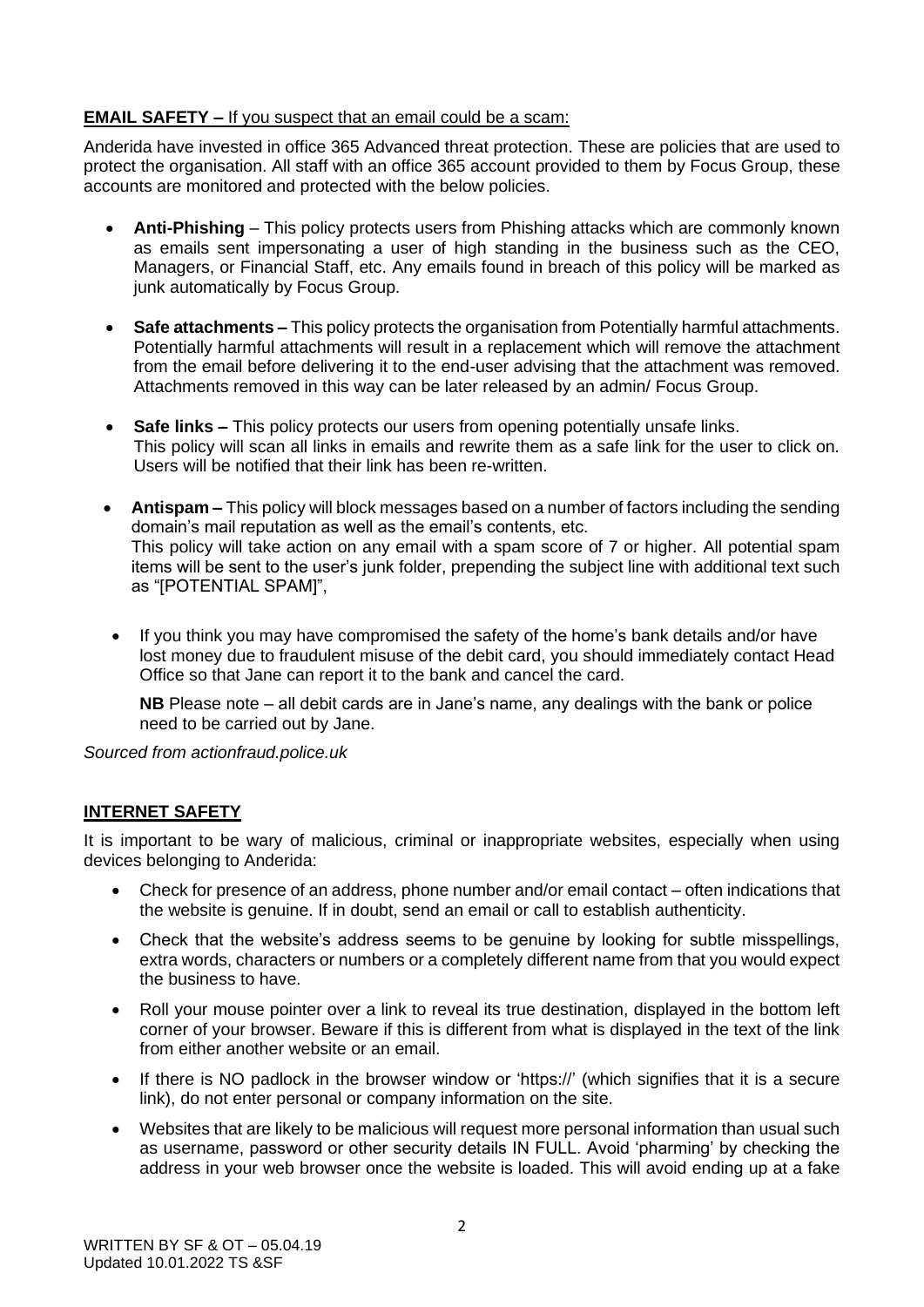site even though you entered the address for the authentic one – for example 'eeBay' instead of 'eBay.

- If you are suspicious of a website, carry out a web search to see if you can find out whether or not it is fraudulent.
- Do not use websites that are advertised in unsolicited emails from strangers.
- You must not click on links to unknown websites, download large files or access inappropriate content using company equipment or networks.

*Sourced from- getsafeonline.org*

## **ADDITIONAL MEASURES**

To reduce the likelihood of security breaches, we also instruct our employees to:

- Turn off their screens and lock their devices when leaving their desks.
- Report stolen or damaged equipment as soon as possible to Head Office.
- Change all account passwords at once when a device is stolen.
- Report a perceived threat or possible security weakness in company systems.
- Refrain from downloading suspicious, unauthorized or illegal software on their company equipment.
- Avoid accessing suspicious websites.

#### **IF YOU THINK YOU MAY HAVE COMPROMISED THE SECURITY OF THE ORGANISATION OR NOTICE ANY SUSPICIOUS ACTIVITY ON THE COMPUTER – YOU MUST IMMEDIATELY PULL THE INTERNET CABLE AND THE MAINS TO THE DEVICE. IT IS NOT ENOUGH TO SHUT DOWN IN THE NORMAL MANNER.**

#### **YOU MUST REPORT ANY SECURITY BREACH, SUSPICIOUS ACTIVITY OR MISTAKE YOU MAKE THAT MAY CAUSE A CYBER SECURITY BREACH TO JANE BETTLEY AT THE FIRST INSTANCE.**

#### **Security Awareness Training and Testing**

The end user is the cause of 90% of Security Incidents. Therefore, we aim to increase the vigilance of our staff throughout the company by providing Cyber Security Awareness Training and Testing programme provided by Focus Group.

This training will be conducted in three stages:

Stage 1 – The Baseline Test.

The agenda of this stage is to raise awareness of the lack of knowledge around Cyber Threats within the company.

Stage 2 - Training.

All employees will receive an email with access to the online training which must be completed every 12 months for compliance reasons. The training not only covers email threats but everything that is relevant in modern day Cyber Security. Employees will also have to complete a 10-question quiz to pass the training.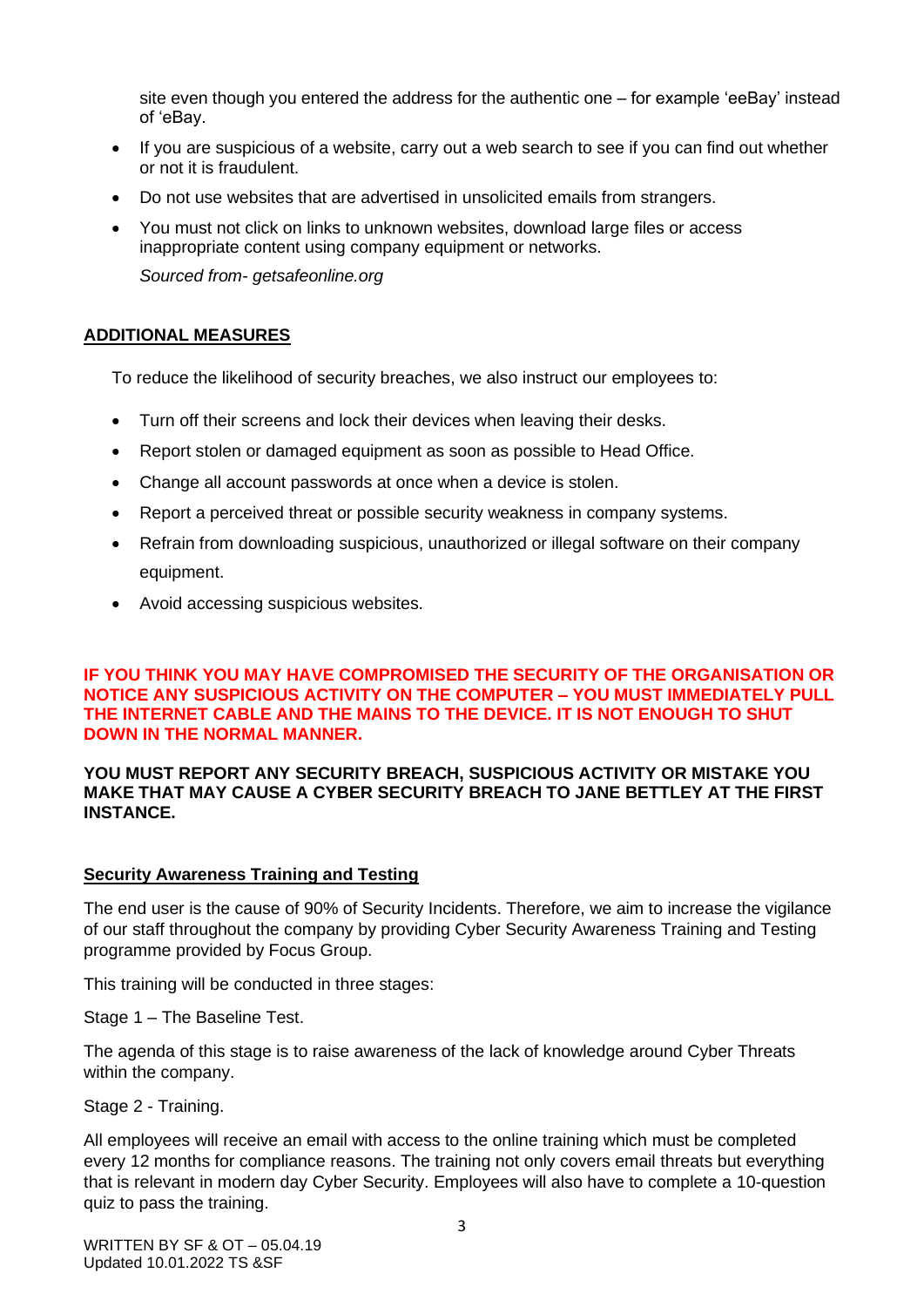Stage 3 – The Testing Stage.

The most important stage, as FOCUS GROUP engineers will send out bespoke emails to all employees once a month randomly. This stage is to ensure that all employees are staying vigilant. If staff fail the monthly test they are enrolled in further training.

*Sourced from: Focus Group*

## **Article 4 (12) of the General Data Protection Regulation defines a data breach as:**

*"A breach of security leading to the unlawful destruction, loss, alteration, unauthorised disclosure of, or access to personal data transmitted, stored or otherwise processed".*

## **WHAT A DATA BREACH IS**

A data security breach can come in many forms, but the most common are as follows

- Loss of theft of hardcopy documents and/or other confidential material
- Data and/or sensitive documents, posted, emailed or faxed to the incorrect recipient
- Loss or theft of equipment on which data is stored
- Inappropriate sharing or dissemination, this also includes staff accessing information to which they are not entitled.
- Hacking, malware, data corruption
- Information is obtained by deception or "blagging"
- Equipment failure, fire or flood

Anderida Adolescent care is legally obliged under the GDPR to act in respect of such data breaches. This procedure sets out how we will manage a report of a suspected data security breach.

Circumstances may arise where an individual is unsure whether a certain situation and/or incident constitutes a breach of security, it is best practice to report it to the Data Protection Officer (Jane Bettley) or On Call if Jane is uncontactable. If there are any IT issues such as the security of the network being compromised focus should be informed immediately. (Email focusit@focus-grp.co.uk Telephone 0330 024 2004

## **RESPONSIBILITIES**

**Information users:** All information users are responsible for reporting actual, suspected, threatened or potential information security incidents and for assisting with investigations as required, particularly if urgent action needs to be taken to prevent further damage.

**Home managers:** Are responsible for ensuring that staff in their team act in compliance with this policy and assist with investigations as required.

**Lead responsible officer:** Will be responsible for overseeing management of the breach in accordance with the data breach management plan, suitable further delegation may be appropriate in some circumstances.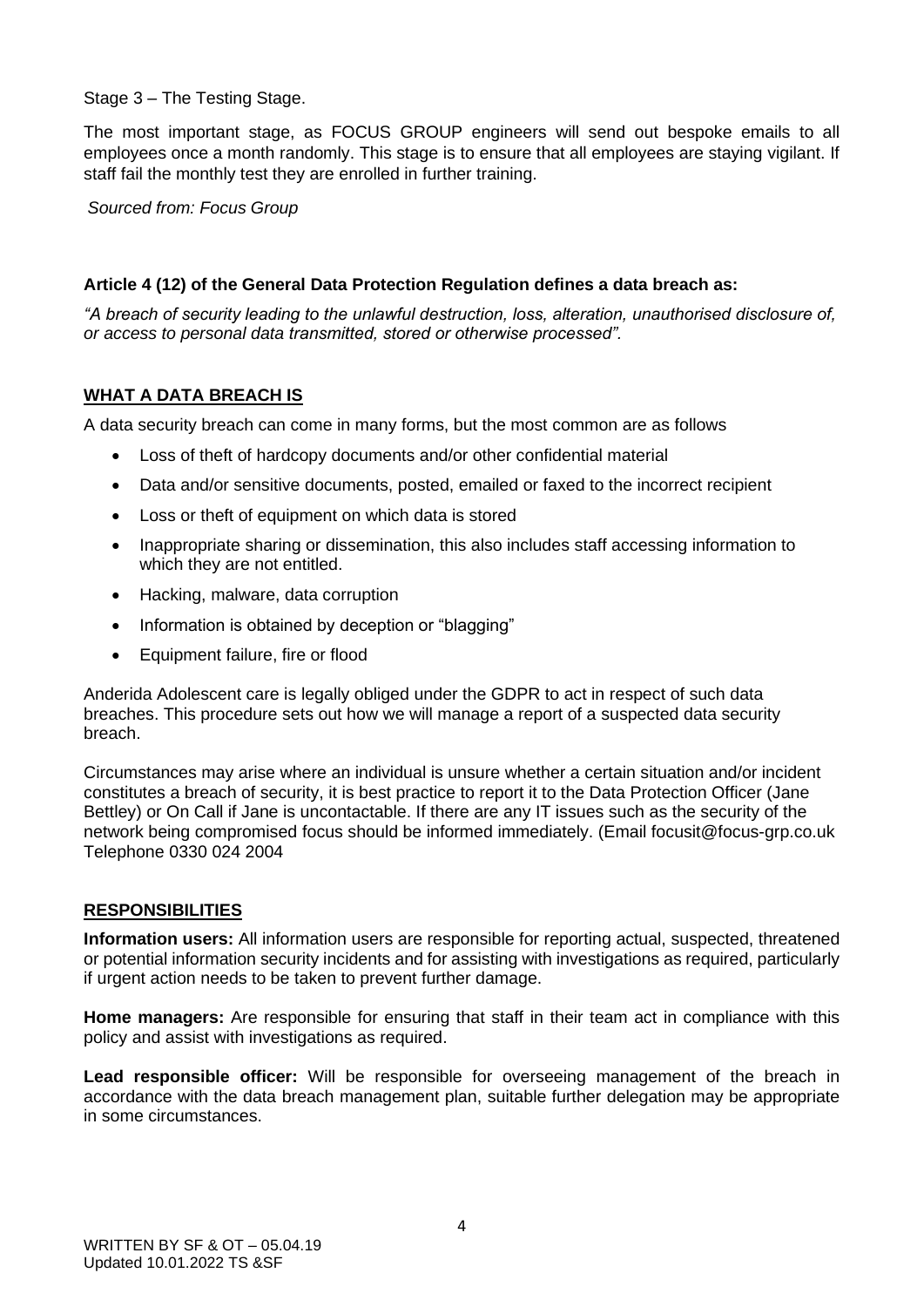## **REPORTING A BREACH**

It is important to report a breach in a time sensitive manner; this is to ensure a minimal amount of damage to the organisation. As a general rule, if the threat is not targeted at an individual or organisation it is unlikely that there is a risk of a data breach. Being aware of your actions as an individual is also critical in protecting the sensitive data of the organisation.

## **INTERNAL**

- Suspected data security breaches should be reported promptly to the DPO (Jane Bettley) as the primary point of contact on 01323 410655 or [info@anderidacare.co.uk.](mailto:info@anderidacare.co.uk) If the DPO is uncontactable, On Call should be contacted.
- The report (provided at the end of this document) must contain full and accurate details of the incident including who is reporting the incident and what classification of data is involved.
- Once a data breach has been reported an initial assessment will be made to establish the severity of the breach. All data security breaches will be centrally logged by the DPO, to ensure appropriate oversight in the types and frequency of confirmed incidents for management and reporting purposes.
- The data breach must be reported to the Information Commissioners Office, details on how to report this can be found via this link- <https://ico.org.uk/>

#### **EXTERNAL**

- If a severe data security breach is suspected, this must be reported to the Action fraud team via their website<https://www.actionfraud.police.uk/> or by calling the National Fraud & Cyber Crime reporting centre on 03001232040.
- Notifications must be made 'without undue delay' and within 72 hours of becoming aware of it.
- If Anderida fail to do this then they must explain the reason for the delay.
- The data breach must be reported to the Information Commissioners Office, details on how to report this can be found via this link- <https://ico.org.uk/>

## **CONSEQUENCES**

The company considers the following actions to be a misuse of its IT systems or resources:

- Any malicious or illegal action carried out against the company or using company systems
- Accessing inappropriate adult and illegal content within company premises or using company equipment
- Excessive personal use of company IT systems during core working hours
- Removing data or equipment from company premises or systems without permission, or in circumstances prohibited by this policy
- Using company equipment in a way prohibited by this policy
- Circumventing technical cyber security measures implemented by the company's IT team
- Failing to report a mistake or cyber security breach within the required time frame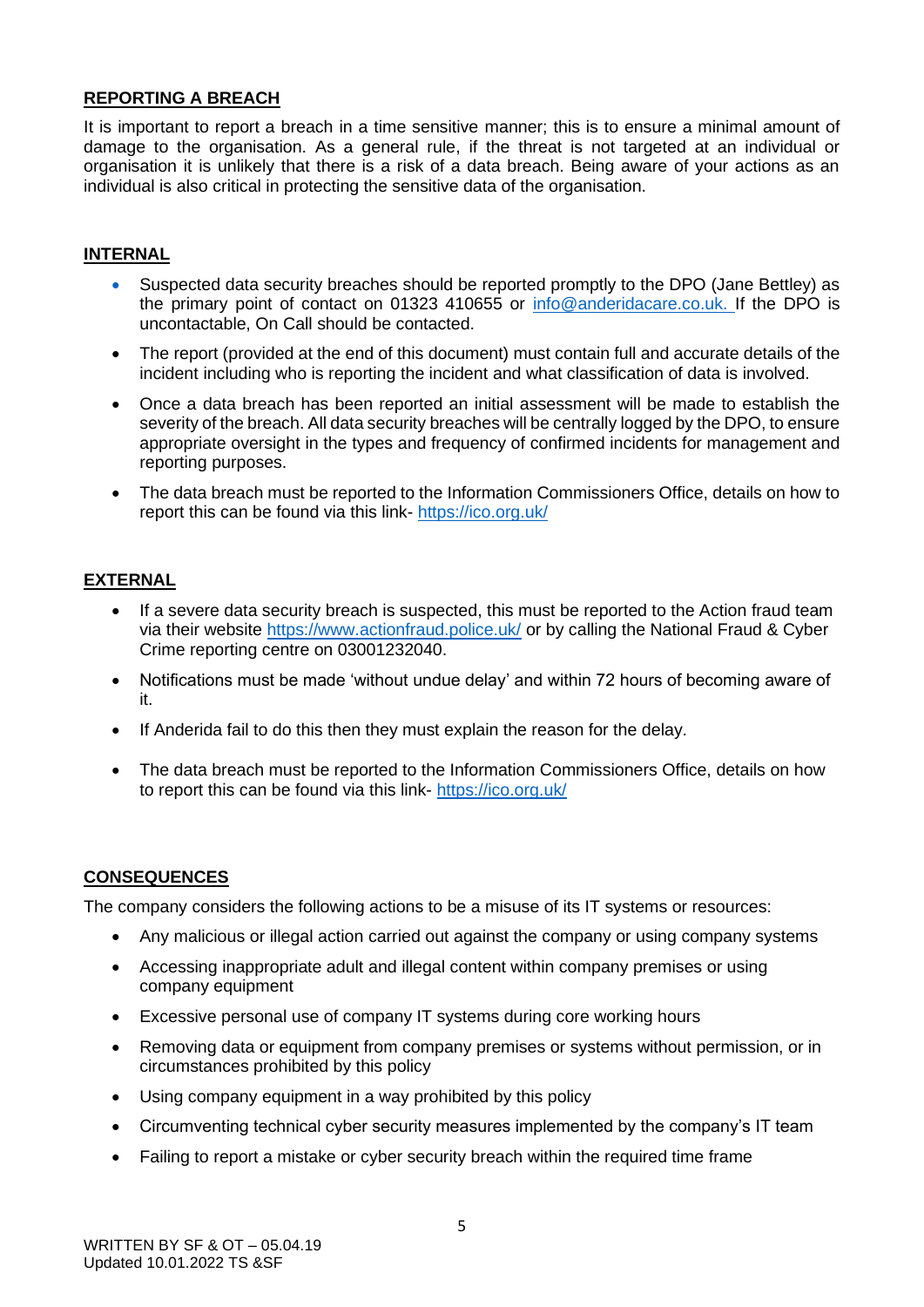#### **ANY ANDERIDA EMPLOYEES FOUND TO HAVE ACTED IN BREACH OF THIS POLICY MAY BE SUBJECT TO DISCIPLINARY PROCEDURES OR OTHER SANCTIONS.**

#### **RESOURCES**

Some parts of this policy were written with guidance from SEQ Legal <https://seqlegal.com/>

<https://www.getsafeonline.org/>

<https://www.actionfraud.police.uk/>

<https://gdpr-info.eu/>

[https://ico.org.uk/media/fororganisations/documents/1562/guidance\\_on\\_data\\_security\\_breach\\_man](https://ico.org.uk/media/fororganisations/documents/1562/guidance_on_data_security_breach_management.pdf) [agement.pdf](https://ico.org.uk/media/fororganisations/documents/1562/guidance_on_data_security_breach_management.pdf)

THIS POLICY IS DUE TO BE REVIEWED IN January 2023